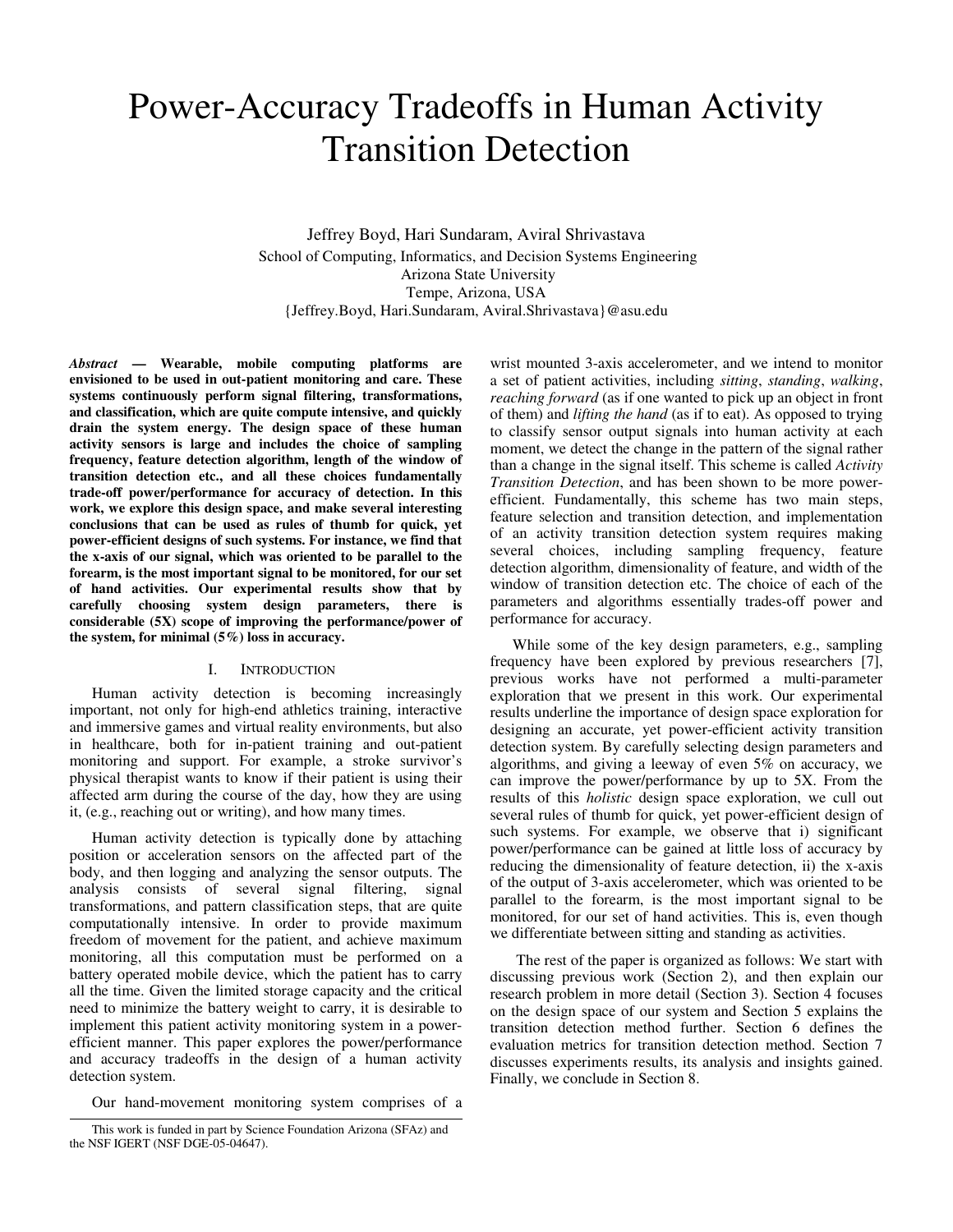## II. RELATED WORK

Stäger, et al. [7] presented an empirical design methodology to explore the trade-offs between power and accuracy. Their work used a wrist-mounted device with accelerometers and a microphone to capture data of people using kitchen appliances. They took a low-power approach from the beginning, investigating and showing how sampling frequency and feature selection change their system's power consumption. Their work focused on activities where the user interacted with sound-making kitchen appliances whereas the method we describe in this paper does not depend on sound.

 Huynh, et al. [2] also use a probabilistic model and sliding windows to detect activity patterns. Though they don't specifically try to detect transitions between activities, they mention their system is capable of detecting transitions. Also, they do not take power into their design considerations.

Krause, et al. [4] used the accelerometers on the eWatch system to classify five activities: walking, running, standing, sitting and climbing or descending stairs. They showed a 4x increase in the lifetime of their wrist-mounted system, without significantly reducing prediction accuracy, by reducing the sampling frequency and exploring different schedules to run their classifier. They refer to these schedules as selective sampling strategies.

French, et al. [1] expanded on the work of [4] by collecting more data and specifically evaluating different selective sampling strategies. The strategies they tested were a baseline uniform sampling strategy, one that samples over the distribution of duration times of activities, and one that samples based on the probability of a transition occurring. Our work in activity transition detection is an alternative to the selective sampling strategies [1] and [4] used. Whereas their methods rely on *a priori* knowledge about the duration of activities and probabilities of transitions, our methods assume no prior knowledge. Further, we explore a much larger design space beyond just sampling rate.

# III. TRANSITION DETECTION OUTLINE

Our goal is develop methods of sensing on small, wearable computing platforms that minimizes power consumption without sacrificing too much performance. To accomplish this we need to first define a set of activities we are interested in, determine what sensors can sense these activities, develop



Figure 1. System Flow Chart. The design space in low-power activity transition detections focuses on the sensors that detect activities, the features extracted from these signals, and the temporal resolution or time-dependent properties of the system.

some method to accomplish our stated task of detecting activity transitions, and then systematically explore the independent variables in the system until arriving at a combination that satisfies some design constraint. Fig. 1 outlines the general procedure of our transition detection system. Sensors create a signal representation of a patient's activity. Features are calculated from this signal. The temporal resolution, meaning the sampling frequency and other time-related constructs, affect how the representation of the signal and features, which are then used by our transition detection algorithm.

We choose a set of basic activities that physical therapist of stroke survivor wants to monitor. The set of activities are, *sitting*, *standing*, *walking*, *reaching forward* (as if one wanted to pick up an object in front of them) and *lifting the hand* (as if to eat). These activities and gestures are the building blocks to other, more complex activities and gestures, such as the activities of daily living [3], a widely used list of common activities used to assess the function of the elderly or infirm.

We propose to detect transitions using a sliding window technique that compares two blocks of time and computes the likelihood that the activity is different between those two blocks. Several samples are grouped into observations, from which features are calculated. These observations are then grouped into "windows," or blocks of time the algorithm looks at to detect transitions. We next discuss the design space followed by a more thorough description of the transition detection algorithm.

## IV. DESIGN SPACE

In the following sections we outline the parameters of our design space in three broad categories: sensors, features, and temporal resolution, meaning the various time-based controls (sampling frequency, window duration, etc.) we have in the system. We acknowledge they represent just a few options compared to what is possible

# *A. Sensors*

To sense the activities we are interested in we chose to use a wrist-mounted triaxial accelerometer. Accelerometers offer several advantages, beginning with the fact that they're small, lightweight, and inexpensive. Accelerometers are also widely used in the literature on wearable computing systems and human activity recognition [9]. We also investigated using gyroscopes and magnetometers. We found the magnetometers in our test system to be too noisy for any practical use and preliminary tests that included gyroscopes yielded poor results.

We used a triaxial accelerometer and experimented with all seven possible combinations of signals, {x-axis; y-axis; z-axis; x and y axes; x and z axes; y and z axes; x, y, and z axes}.

### *B. Features*

Features are some aspect or quantitative measurement of the signal. They can be simple time-domain measurements such as maximum, minimum, variance, and mean, or frequency-domain based such as the Fast Fourier Transform (FFT) and the Discrete Cosine Transformation (DCT). Other projects have had success using wavelet transformations [5], [6]. Each feature has its own computational complexity, summarized in Table 1. Computational complexity of feature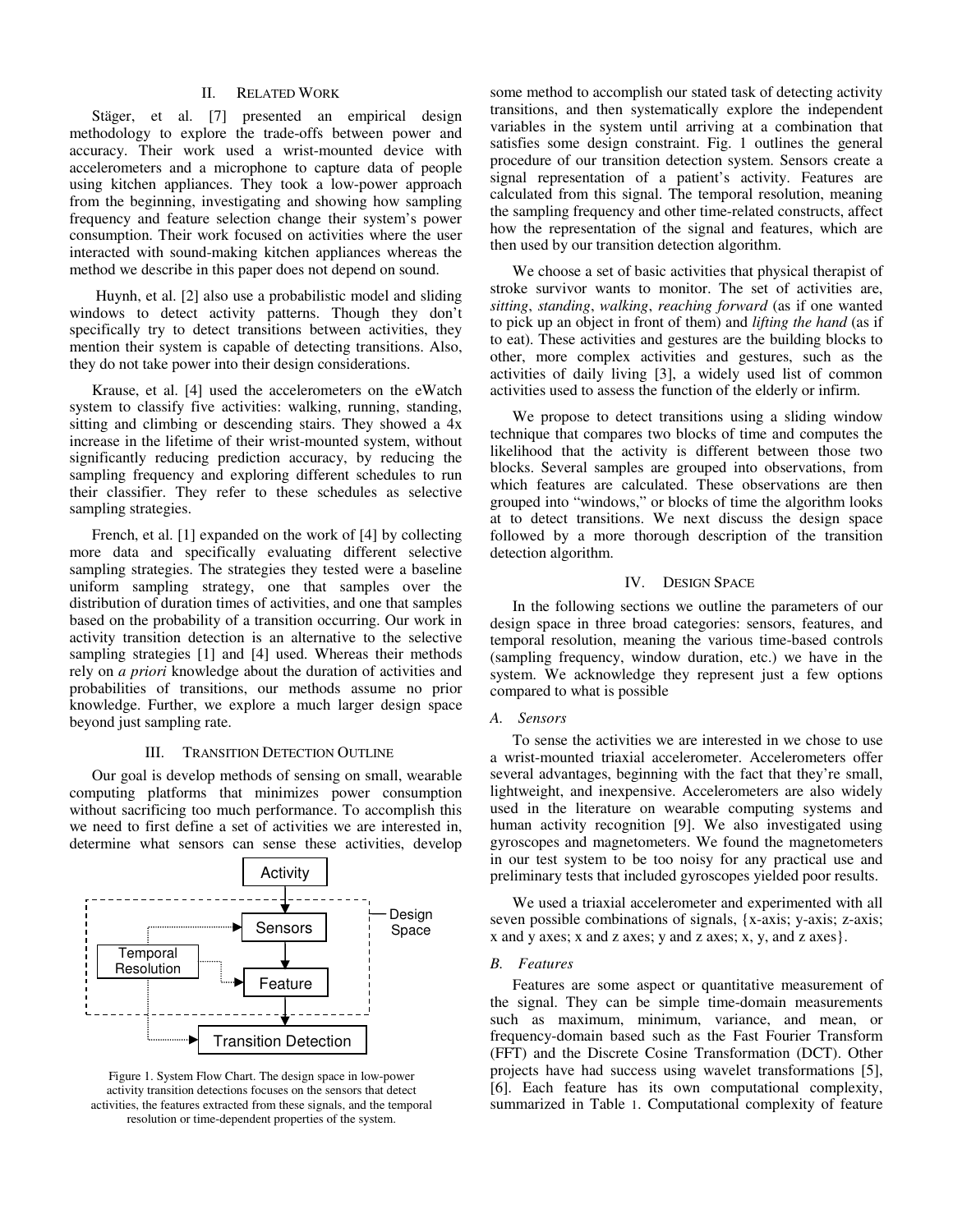extraction is important because it is directly related to power consumption [8].

TABLE 1. FEATURES AND COMPUTATIONAL COMPLEXITY. THE COMPUTATIONAL COMPLEXITY AND DIMENSION OF EACH FEATURE AFFECTS POWER CONSUMPTION.

| <b>Feature</b>     | <b>Computational Complexity</b> |  |  |
|--------------------|---------------------------------|--|--|
| Max                | O(N)                            |  |  |
| Mean               | O(N)                            |  |  |
| Min                | O(N)                            |  |  |
| Variance           | O(N)                            |  |  |
| FFT                | $O(N \log N)$                   |  |  |
| <b>DCT</b>         | $O(N \log N)$                   |  |  |
| Haar Wavelet       | O(N)                            |  |  |
| Daubechies Wavelet |                                 |  |  |

## *C. Temporal Resolution*

The third variable is sampling frequency. We chose 100Hz as a baseline. We chose this value because the fastest hand movements are about 5 Hz, and a good rule-of-thumb is to oversample about 20x when using a noisy sensor. Realizing there are low-power advantages to sampling at lower frequencies and encouraged by the good results of Krause et al. [4], who sampled at much lower frequencies, we also experimented sampling at 50, 20, and 10 Hz. Lower sampling frequencies mean fewer samples to process, faster runtimes, and increased power savings.

The fourth variable is the size of the observation described in Sections 3 and 5. We call this observation a frame and define it as the number of samples that the above features are extracted from. In our study we used frame sizes of 10 and 20 samples.

Last we have the length or duration of the sliding window, measured in seconds. The length of the window affects the number of observations used to calculate the likelihood function, as well as the total number of comparisons. In our study we used window lengths of 6, 8, 10, 12, 14, 16, 18, and 20 seconds.

As we've defined them, there are 4480 combinations of these variables in our design space.

#### V. TRANSITION DETECTION

Our transition detection method uses a measurement of how different two sections of the signal are within a bounded window of time. We split the window in half, creating left and



Figure 2. Our sliding window technique. The window is divided into left and right panes and compared using a log-likelihood ratio test. The window panes are made of several frames, which are comprised of several samples (shown in dashed lines). Features are calculated per frame and can be a scalar or a vector.

right window panes, as seen in Fig. 2. We want to get some measure of how different the panes are from each other and the entire window, so for each of these panes and for the entire window itself, we calculate a log-likelihood function for each signal we are analyzing:

$$
L(x_1, x_2,...x_N) = \sum_{j=1}^{N} \ln(p(x_j \mid \mathbf{\mu}, \mathbf{\Lambda}))
$$
 (1)

where  $x_1, \ldots, x_N$  denote the *N* observations from the left, right or the whole window,  $\mu$  and  $\Lambda$  are the mean feature vector and covariance matrix in the Gaussian model. The probability *p* is derived from the multivariate Gaussian probability distribution function. Each observation is a vector of features extracted from each signal.

Once these likelihoods have been calculated for each signal, we combine them in a log-likelihood ratio test, seen in Equation 2.

$$
RT_i = \frac{L(i - \frac{N_f}{2} + 1, \dots, i + \frac{N_f}{2})}{L(i - \frac{N_f}{2} + 1, \dots, i) + L(i + 1, \dots, i + \frac{N_f}{2})}
$$
(2)

In this equation, the variable *i* represents the frame immediately left of the center line in Fig. 2 labeled "Possible Transition" and *N<sup>f</sup>* is the total number of frames per window. The ratio *RT*  will be close to one when no transition is present and greater than one when a transition is present. It peaks where the probability of a transition is greatest.

## VI. EVALUATION METRICS

To evaluate our transition detection system, tested each combination of variables on their accuracy and runtime. The following subsections describe our accuracy measurements and our model for computational complexity, which directly affects runtime.

## *A. Accuracy*

Our accuracy measurements are based on *hits*, *misses* and *false positives*. *Hits* are the number of times the log-likelihood ratio test correctly detected a transition, *false positives* are when it detected a transition when none was there, and *misses* are the number of times it did not detect a transition. We then combine these into *precision*, and *recall*, where

$$
Precision = \frac{Hist}{Hist + False Positives},
$$
 (3)

and

$$
Recall = \frac{Hist}{Hist + Misses} \,. \tag{4}
$$

A common measure that combines both is the F-Score:

$$
F = \frac{2 \cdot precision \cdot recall}{precision + recall} \ . \tag{5}
$$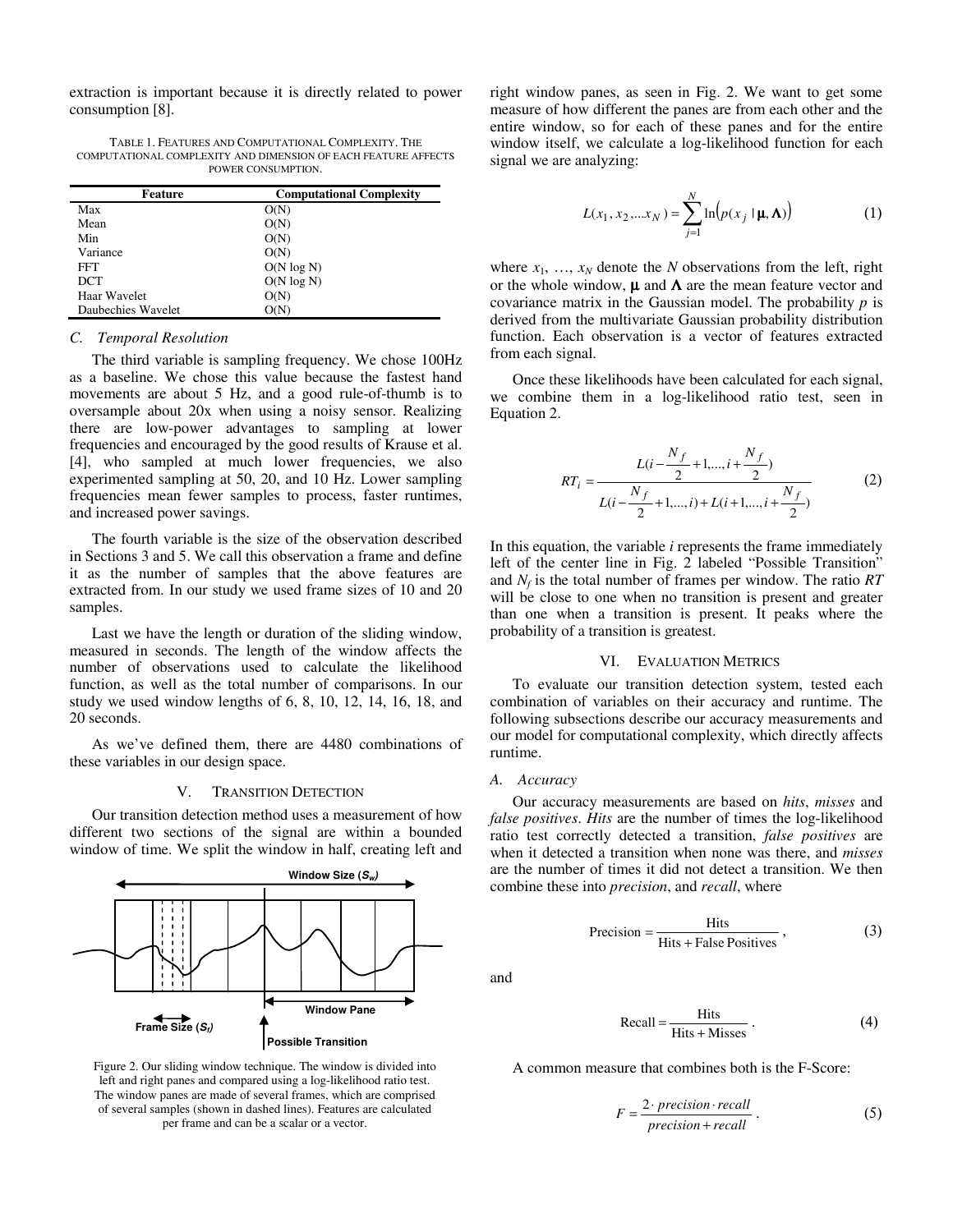*F* is 1 when both precision and recall are 1. We also a define Reverse F-Score (*RF*) measure:

$$
RF = 1 - F \tag{6}
$$

which reverses the F-Score so that 1 is bad and 0 is good. We use *RF* to more easily visualize accuracy vs. runtime.

### *B. Computational Complexity*

In this work, we estimate power as just computation complexity metric, since to a first order, power consumption is very strongly correlated to computational complexity. This is because computational complexity directly affects runtime and runtimes affect power consumption. We've developed a model for computational complexity based on the variables in our system, which we summarize in Table 2.

TABLE 2. DEFINITION OF MODEL VARIABLES. THESE ARE SOME OF THE PARAMETERS IN OUR DESIGN SPACE. *D* IS A SCALAR FOR *MEAN*, *MIN*, *MAX*, AND *VARIANCE*, BUT A VECTOR FOR *DCT*, *FFT* AND THE TWO WAVELET TRANSFORMATIONS.

|                           | Variable | <b>Description</b>               |  |  |  |
|---------------------------|----------|----------------------------------|--|--|--|
| F.                        |          | sampling frequency (samples/sec) |  |  |  |
| $\mathrm{S}_{\mathrm{w}}$ |          | window size (sec/window)         |  |  |  |
|                           |          | frame size (samples/frame)       |  |  |  |
|                           |          | dimension of the feature         |  |  |  |

The computational complexity (*C*) of our system can be broken up into two parts: feature extraction  $(C_{FE})$ , and the loglikelihood ratio test  $(C_{RT})$ . We define:

$$
C = C_{FE} + C_{RT} \tag{7}
$$

If this were running in realtime, or in other words, the steady-state case, then the best way to look at it is to consider the complexity per comparison. For feature extraction:

$$
C_{FE} = F_c(S_f)
$$
 (8)

where  $F_c$  is the complexity of the chosen feature. For example, N for max/min/mean and N·log(N) for FFT and DCT. This equation assumes that only one signal and one feature are being analyzed. The second part of complexity is:

$$
C_{RT} = \left(\frac{2 \cdot F_s \cdot S_w}{S_f}\right) \cdot D^2 + D^3 \tag{9}
$$

where  $\left| \frac{2 \cdot F_s \cdot S_w}{S_c} \right|$ J ℩  $\overline{\phantom{a}}$ l  $\left( 2\cdot F_{s}\right)$ . *f s w S*  $\frac{2 \cdot F_s \cdot S_w}{S}$  is twice the number of frames per window.

Multiplying by two is necessary because in each comparison the window is essentially processed twice by looking at the left and right panes and the whole window. The square and cube powers in (9) are there because of the calculation of the covariance matrix and the inverse of the covariance matrix in the multivariate Gaussian probability distribution function. See the Appendix for more details on the derivation of Equation 9.

#### VII. EXPERIMENTS

For this experiment we used a SparkFun 6-DOF IMU v3 as seen in Fig. 3. The SparkFun device features a Freescale



MMA7260Q 3-axis accelerometer as well as gyroscopes and magnetometers, though only the accelerometers were used in this experiment. This device uses a LPC2138 ARM7 microcontroller and Bluetooth to communicate with a computer. The SparkFun IMU was rigidly mounted to a subject's right wrist while they performed sequence of activities. The device was mounted such that the accelerometer's x-axis was parallel to the forearm, pointing toward the elbow, the y-axis perpendicular to the forearm, pointing in the same direction as the thumb when it is outstretched, and the z-axis pointing into the hand from the back of the hand to the palm. All data was sampled at 100Hz and processing of the data was done off-line using Matlab. Figure 3. The SparkFun 6-DOF IMU v3. This device features a 3-axis accelerometer, 3-axis gyroscope, 2-axis magnetometer and Bluetooth connectivity. In our tests, this device was attached to the right wrist.

# *A. Power/Performance and Accuracy Trade-offs*

We estimate the accuracy and measure the performance of each sequence of activities, for each design alternative. Accuracy is measured as Reverse F-Score (*RF*), while performance is computed as average runtime per activity sequence. We define runtime in this way because we want to compare the runtimes across all activity sequences, which are of different durations.

Fig. 4 plots the performance and accuracy of all design alternatives. Out of the total 4480 combinations, only 15 are pareto-optimal, and are connected by a curve, and marked by circles on the graph. The pareto-optimal points are also summarized in Table 3. Each pareto-optimal design point represents a design alternative for which there is no better performing design alternative for a given F-Score. These are the most interesting alternatives in the design space.

A couple of interesting observations can be made about these Pareto optimal design point. The difference in accuracy between the top two rows in Table 3 is only 5%, but the top combination runs ~5.6x longer than the second, meaning it's computational complexity and power consumption is much greater. *Thus, significant power savings can be achieved if small sacrifices in accuracy are tolerable.*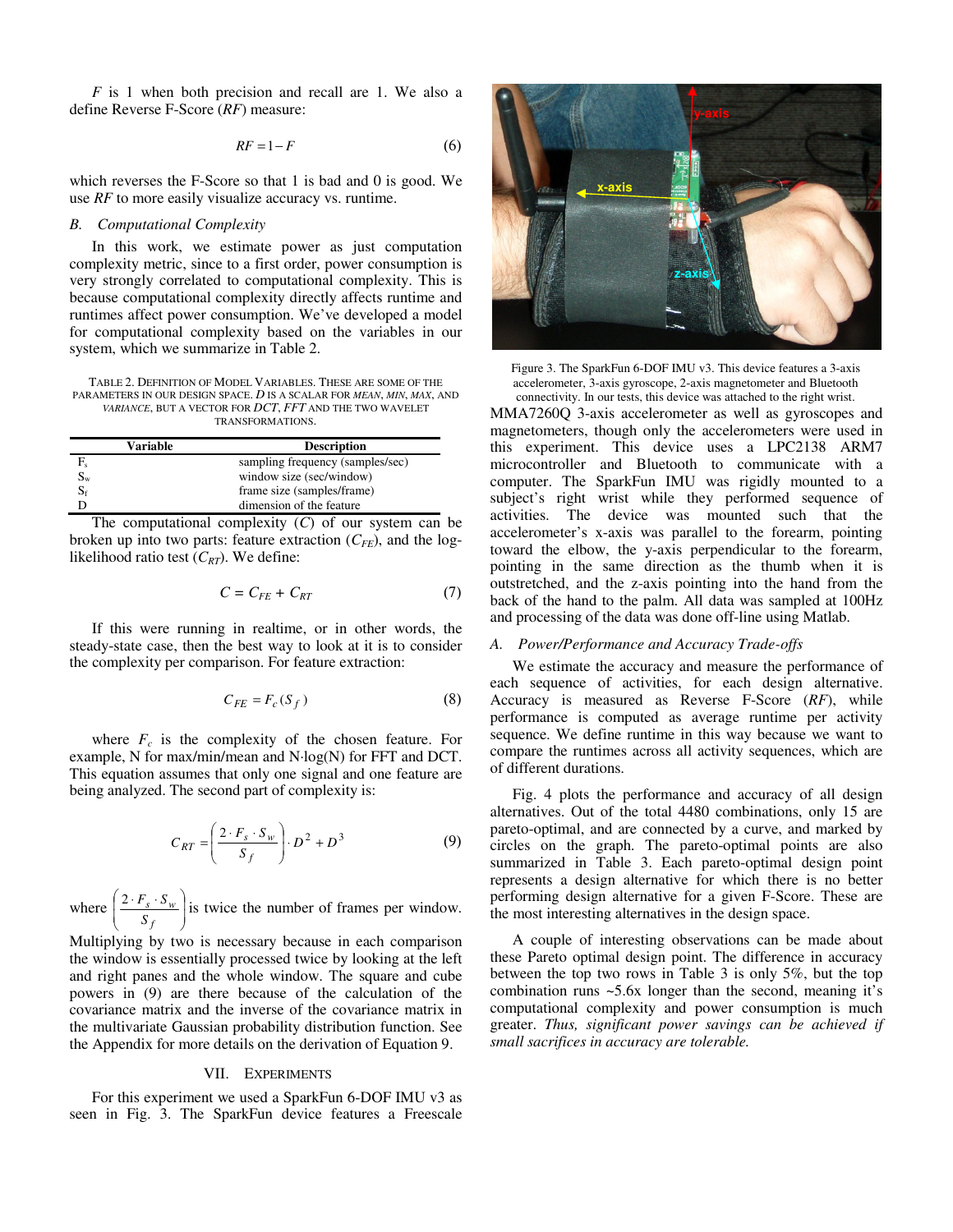

Figure 4. System Design Space. The red circles highlight the Pareto optimal points, which are dominated by the 100Hz and 20Hz sampling frequencies. All combinations with a sampling frequency of 10Hz had an *RF* of 1, meaning they did not detect any transitions. Note the x-axis is log scale and the y-axis is linear.

The eight pareto-optimal points on the lower right side of Fig. 4, all have a sampling frequency of 100Hz, while the seven on the top-middle are all sampled at 20Hz. Interestingly there is not much gain in accuracy when sampling at 50Hz ("+" marked points) as compared to 20 Hz (points marked by "x"), while there is significant improvement in performance. It appears the 10Hz combinations ran very fast, but simply did not have enough data to identify the transitions.

All Pareto points, except the one with the lowest *RF*, have a frame size of 20 samples per frame. The fact that, on average, the 20 samples per frame combinations ran faster the 10 samples per frame combinations was predicted by our model for computational complexity in the equations described in Section 6.2. Frame size is in the denominator in Equation 9; therefore dividing by a larger frame size reduces the overall complexity. This also makes intuitive sense because with a larger frame size there are fewer frames, or observations, per window and features are calculated per frame.

Note also that 12 of the 15 Pareto points use the x-axis, which represents the line parallel to the forearm, from wrist to elbow. The fact that so many of the Pareto optimal points use this axis indicates that it is important for detecting the kinds of activities and transitions between the activities we tested.

## *B. Low-Dimensionality Feature-Detection is better*

Another interesting conclusion, we can draw from the Pareto points is the fact that most of them, all except the one with the lowest *RF*, use simple features such as mean, minimum, maximum, and variance. These features performed very fast compared to the more complex features such as DCT, FFT, and the wavelet transformations. Even though both the wavelet transformations are O(N), just like the simple features, the wavelets are represented by a vector of coefficients, rather than a scalar, which the simple features use. This is a key difference in the runtime between the two groups.

Fig. 5 shows the Pareto optimal points for each feature and the best overall. The best overall curve, shown in red, is the same as the curve shown in Fig. 4. Notice how the simple feature group and the more complex feature group have similar

| TABLE 3: PARETO OPTIMAL POINTS SUMMARY. THIS TABLE              |
|-----------------------------------------------------------------|
| SUMMARIZES THE SYSTEM PARAMETERS OF THE HIGHLIGHTED POINTS IN   |
| FIGURE 4. NOTE SIMILARITIES IN SIGNAL, FEATURE, FREQUENCY, AND  |
| FRAME SIZE. THE TWO COMBINATIONS IN BOLD REPRESENT THE TWO      |
| POINTS IN THE "KNEE" OF THE SOLID RED LINES IN FIGURES 4 AND 5. |

| RF    | Norm.<br><b>Time</b> | Signal<br>(axis) | Feature    | Freq.<br>(Hz) | <b>Frame</b><br><b>Size</b> | Window<br>Size (s) |
|-------|----------------------|------------------|------------|---------------|-----------------------------|--------------------|
| 0.036 | 0.2172               | $\mathbf{x}$     | <b>DCT</b> | 100           | 10                          | 16                 |
| 0.086 | 0.0388               | y                | min        | 100           | 20                          | 18                 |
| 0.112 | 0.0359               | $\mathbf x$      | mean       | 100           | 20                          | 16                 |
| 0.146 | 0.0331               | y                | max        | 100           | 20                          | 14                 |
| 0.170 | 0.0330               | X                | min        | 100           | 20                          | 14                 |
| 0.196 | 0.0216               | X                | max        | 100           | 20                          | 8                  |
| 0.270 | 0.0176               | $\mathbf{x}$     | min        | 100           | 20                          | 6                  |
| 0.340 | 0.0172               | $\mathbf{x}$     | max        | 100           | 20                          | 6                  |
| 0.729 | 0.0059               | X                | variance   | 20            | 20                          | 10                 |
| 0.754 | 0.0056               | X                | variance   | 20            | 20                          | 8                  |
| 0.775 | 0.0041               | $\mathbf{x}$     | min        | 20            | 20                          | 10                 |
| 0.829 | 0.0037               | X                | mean       | 20            | 20                          | 8                  |
| 0.878 | 0.0037               | z                | min        | 20            | 20                          | 6                  |
| 0.882 | 0.0032               | X                | mean       | 20            | 20                          | 6                  |
| 0.938 | 0.0029               | X                | max        | 20            | 20                          | 6                  |

curves within their group. The increase in runtime in the complex feature group is attributable to the increased feature dimension. Equation 9 shows that computational complexity is proportional to the square and cube of the dimension of the feature. These two elements dominate the equation when the dimension of the feature is high. Fig. 6 shows how the number of frames per window and the dimension of the feature affect computational complexity. It shows the graph of  $N_f \cdot D^2 + D^3$ ,



Figure 5. The Pareto optimal points for each feature are shown. This figure shows how feature computational complexity affects system runtime. FFT, DCT, and the wavelet approximations are vectors, but max, min, mean and variance are scalars.